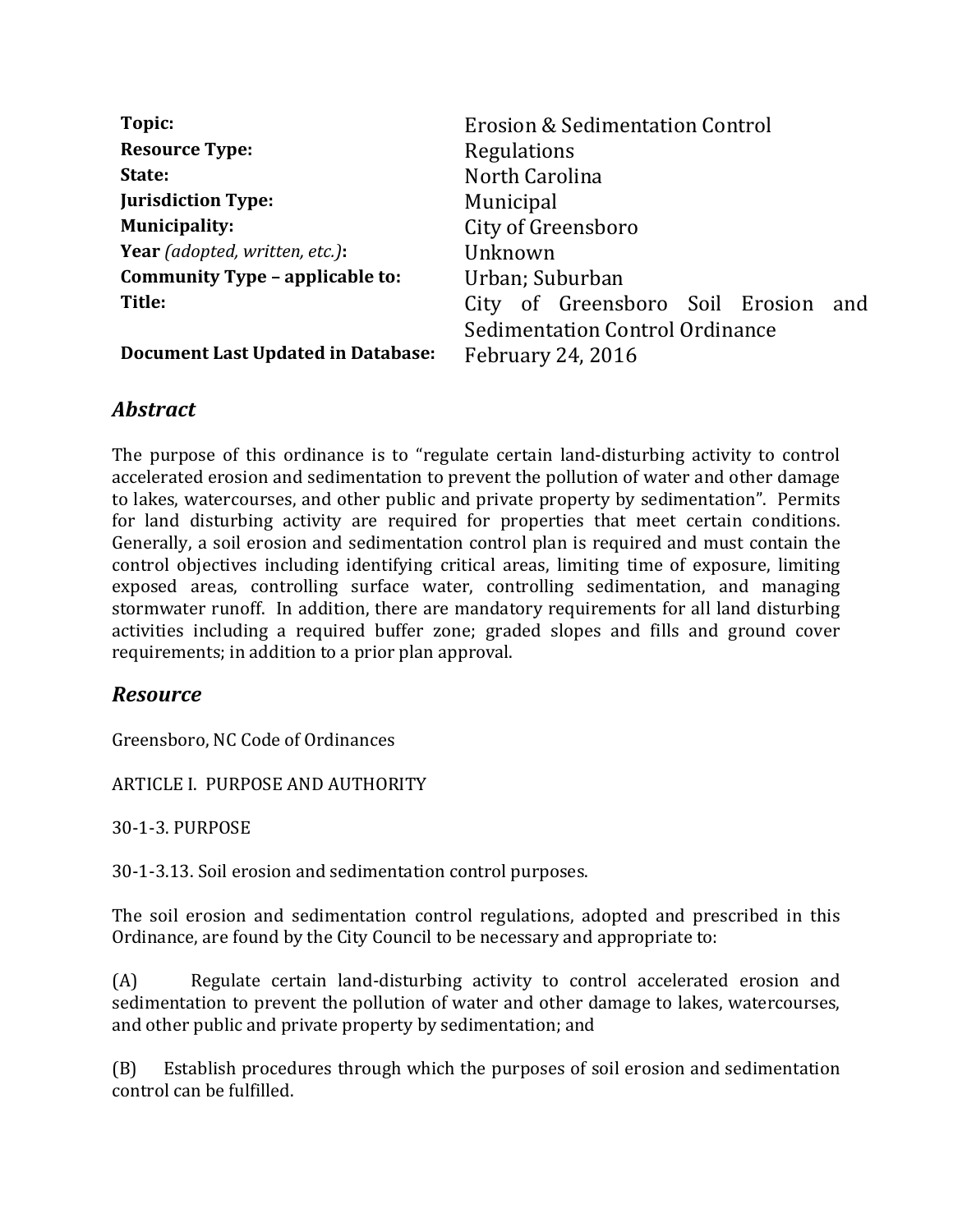(Ord. No. 91-145, § 1, 11-27-91)

## ARTICLE VII. ENVIRONMENTAL REGULATIONS

## 30-7-4. SOIL EROSION AND SEDIMENTATION CONTROL

30-7-4.1. General requirements.

(A) Plan and Permit Required: No person shall initiate any land-disturbing activity without a soil erosion and sedimentation control plan and a grading permit approved by the City, if the land-disturbing activity:

(1) Uncovers more than one (1) acre (lands under one (1) ownership or diverse ownership being developed as a unit shall be aggregated);

(2) Will take place on highly erodible soils with a "k" factor greater than 0.36 in a Watershed Critical Area;

(3) Includes a pond or retention structure in a Watershed Critical Area; or

(4) Will take place in Tier 1 or Tier 2 of a Watershed Critical Area.

(B) Protection of Property: Persons conducting land-disturbing activity shall take all reasonable measures to protect all public and private property from damage caused by such activity.

(C) More Restrictive Rules Shall Apply: Whenever conflicts exist between federal, state, or local laws, ordinances, or rules, the more restrictive provision shall apply.

(Ord. No. 91-145, § 1, 11-27-91; Ord. No. 92-133, § 6, 11-2-92)

30-7-4.2. Basic control objectives.

A soil erosion and sedimentation control plan may be disapproved pursuant to Section 30- 7-4.14(H) (Grounds for Plan Disapproval) of this Ordinance if the plan fails to address the following control objectives:

(A) Identify Critical Areas: On-site areas which are subject to severe erosion, and off-site areas which are especially vulnerable to damage from erosion and/or sedimentation, are to be identified and receive special attention;

(B) Limit Time of Exposure: All land-disturbing activity is to be planned and conducted to limit exposure to the shortest feasible time;

(C) Limit Exposed Areas: All land-disturbing activity is to be planned and conducted to minimize the size of the area to be exposed at any one time;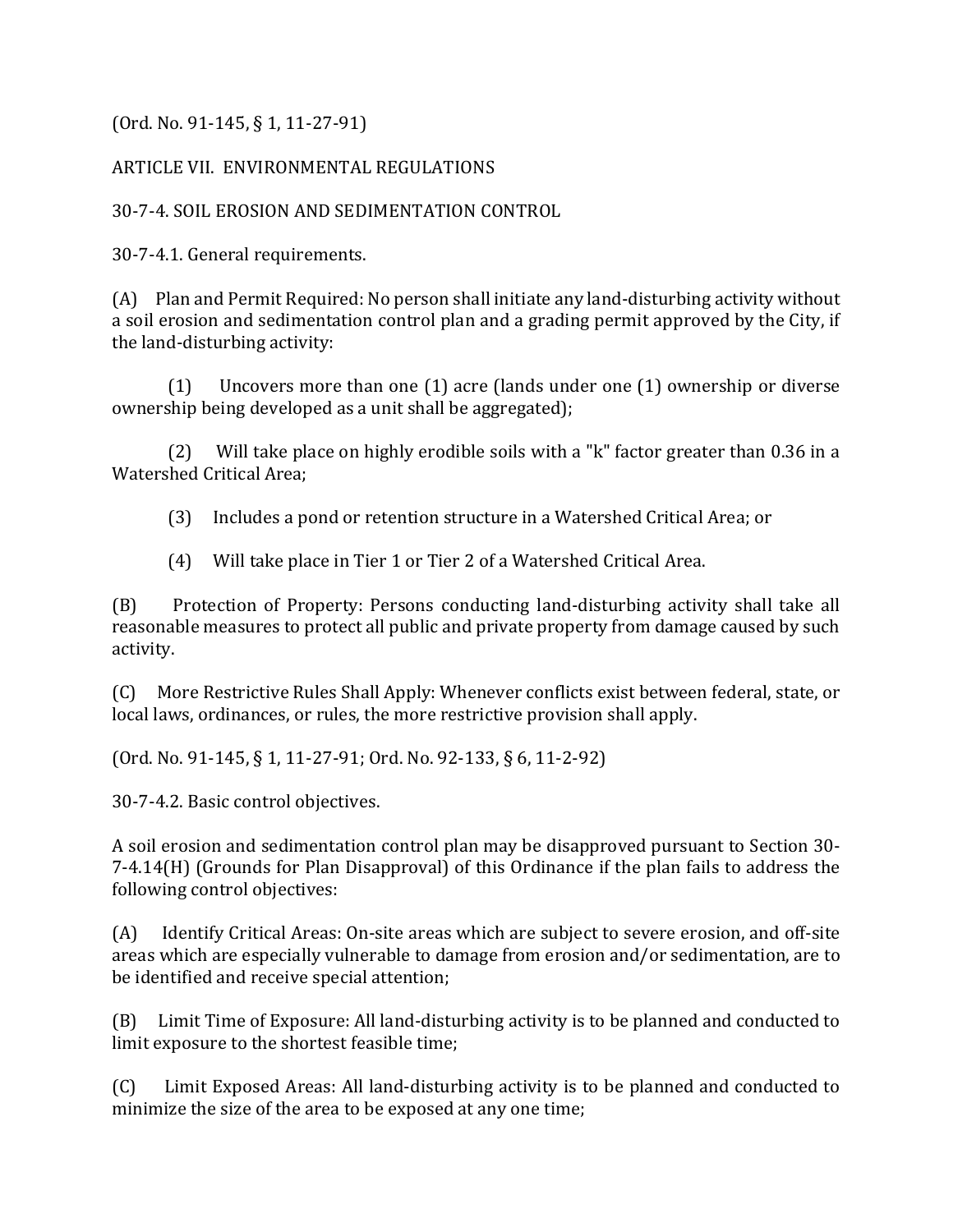(D) Control Surface Water: Surface water runoff originating upgrade of exposed areas should be controlled to reduce erosion and sediment loss during the period of exposure;

(E) Control Sedimentation: All land-disturbing activity is to be planned and conducted so as to prevent off-site sedimentation damage; and

(F) Manage Stormwater Runoff: When the increase in the velocity of stormwater runoff resulting from a land-disturbing activity is sufficient to cause accelerated erosion of the receiving watercourse, plans are to include measures to control the velocity at the point of discharge so as to minimize accelerated erosion of the site and increased sedimentation of the stream.

(Ord. No. 91-145, § 1, 11-27-91)

30-7-4.3. Mandatory standards for land-disturbing activity.

No land-disturbing activity subject to the control of this Ordinance shall be undertaken except in accordance with the following mandatory standards:

(A) Buffer Zone: No land-disturbing activity during periods of construction or improvement to land shall be permitted in proximity to a lake or natural watercourse unless a buffer zone is provided along the margin of the watercourse of sufficient width to confine visible sedimentation within the twenty-five (25) percent of the buffer zone nearest the landdisturbing activity. Unless otherwise provided the width of a buffer zone is measured from the edge of the water to the nearest edge of the disturbed area, with the twenty-five (25) percent of the strip nearer the land-disturbing activity containing natural or artificial means of confining visible sedimentation.

(B) Graded Slopes and Fills: The angle for graded slopes and fills shall be no steeper than two (2) to one (1) slope if they are to be stabilized with vegetative cover. Slopes or fills steeper than two (2) to one (1) slope must be protected by structures. In any event, slopes left exposed shall, within fifteen (15) days of completion of any phase of grading, be planted or otherwise provided with ground cover, devices, or structures sufficient to restrain erosion.

(C) Ground Cover: Whenever land-disturbing activity is undertaken on a tract comprising more than one (1) acre, if more than one (1) acre is uncovered, the person conducting the land-disturbing activity shall install such sedimentation and erosion control devices and practices as are sufficient to retain the sediment generated by the land-disturbing activity within the boundaries of the tract during construction upon and development of said tract; and he shall plant or otherwise provide a permanent ground cover sufficient to restrain erosion after completion of construction or development. Except as provided in section 30- 7-4.4(B)(5) of this article, provisions for a ground cover sufficient to restrain erosion must be accomplished within fifteen (15) working days or thirty (30) calendar days following completion, whichever period is shorter.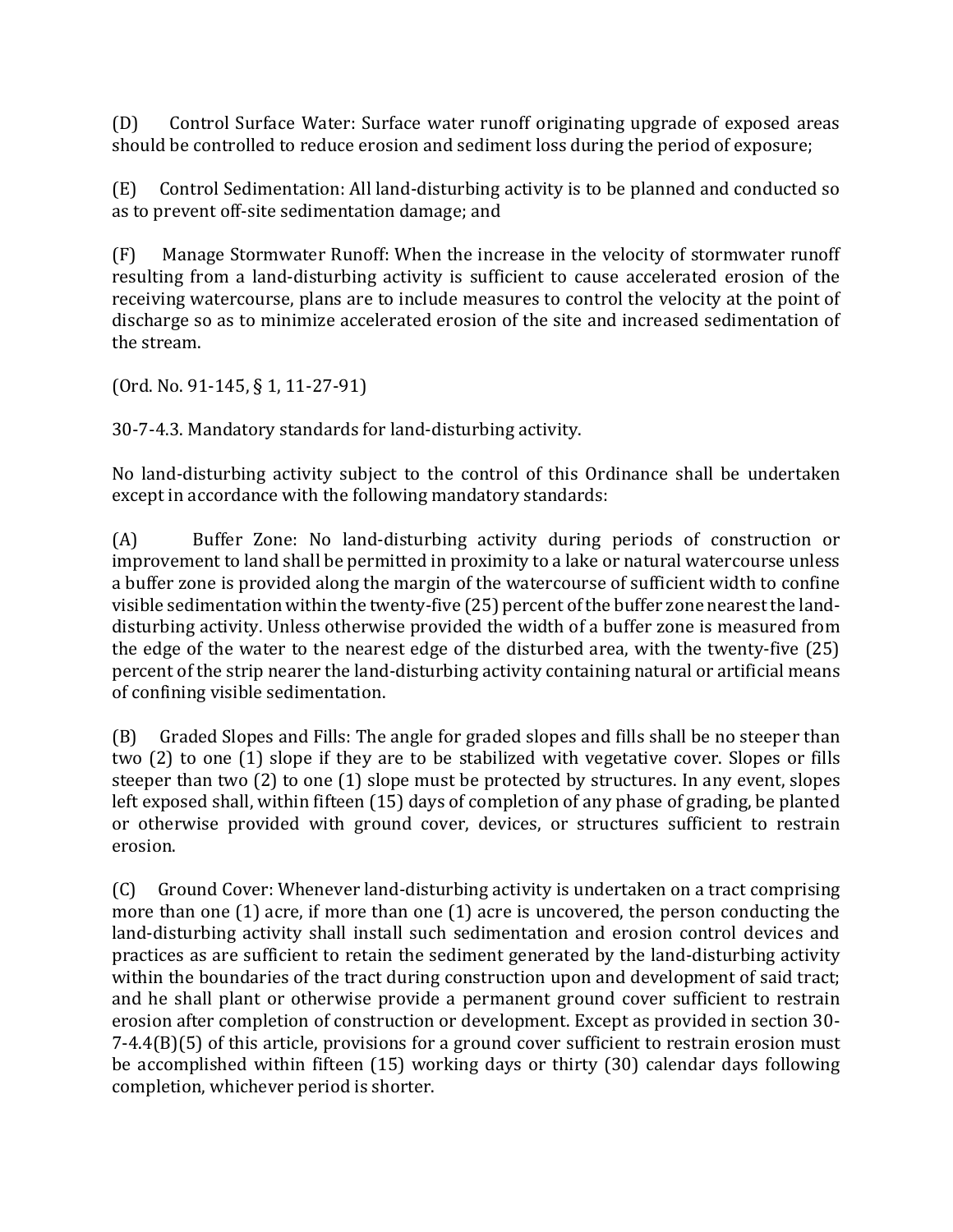(D) Prior Plan Approval: No person shall initiate any land-disturbing activity on a tract if more than one (1) acre is to be uncovered unless, thirty (30) or more days prior to initiating the activity, a soil erosion and sedimentation control plan for such activity has been filed, and such plan has been approved by the City.

(Ord. No. 91-145, § 1, 11-27-91; Ord. No. 92-52, §§ 141, 142, 4-20-92; Ord. No. 92-133, §§ 6- -8, 11-2-92; Ord. No. 00-228, § 1, 12-5-00)

30-7-4.4. Design and performance standards.

(A) Design for Ten-Year Storm: Except as provided in Section 30-7-4.4(B)(2) of this Ordinance, soil erosion and sedimentation control measures, structures, and devices shall be so planned, designed, and constructed as to provide protection from the calculated maximum peak rate of runoff from the ten-year storm. Runoff rates shall be calculated using the procedures in the USDA, Soil Conservation Service's "National Engineering Field Manual for Conservation Practices" or other acceptable calculation procedures.

(B) High Quality Water Zones: In High Quality Water (HQW) zones the following design standards shall apply:

(1) Uncovered areas in HQW zones shall be limited at any time to a maximum total area within the boundaries of the tract of twenty (20) acres. Only the portion of the landdisturbing activity within a HQW zone shall be governed by this subsection. Larger areas may be uncovered within the boundaries of the tract with the written approval of the Director (DEHNR).

(2) Soil erosion and sedimentation control measures, structures, and devices within HQW zones shall be so planned, designed, and constructed to provide protection from the runoff of the twenty-five-year storm which produces the maximum peak rate of runoff as calculated according to procedures in the USDA, Soil Conservation Service's "National Engineering Field Manual for Conservation Practices" or according to procedures adopted by any other agency of this State or the United States or any generally recognized organization or association.

(3) Sediment basins within HQW zones shall be designed and constructed such that the basin will have a settling efficiency of at least seventy (70) percent for the 40 micron (0.04 mm) size soil particle transported into the basin by the runoff of that two-year storm which produces the maximum peak rate of runoff as calculated according to procedures in the USDA, Soil Conservation Service's "National Engineering Field Manual for Conservation Practices" or according to procedures adopted by any other agency of this State or the United States or any generally recognized organization or association.

(4) Newly constructed open channels in HQW zones shall be designed and constructed with side slopes no steeper than two (2) horizontal to one (1) vertical if a vegetative cover is used for stabilization unless soil conditions permit a steeper slope or where the slopes are stabilized by using mechanical devices, structural devices, or other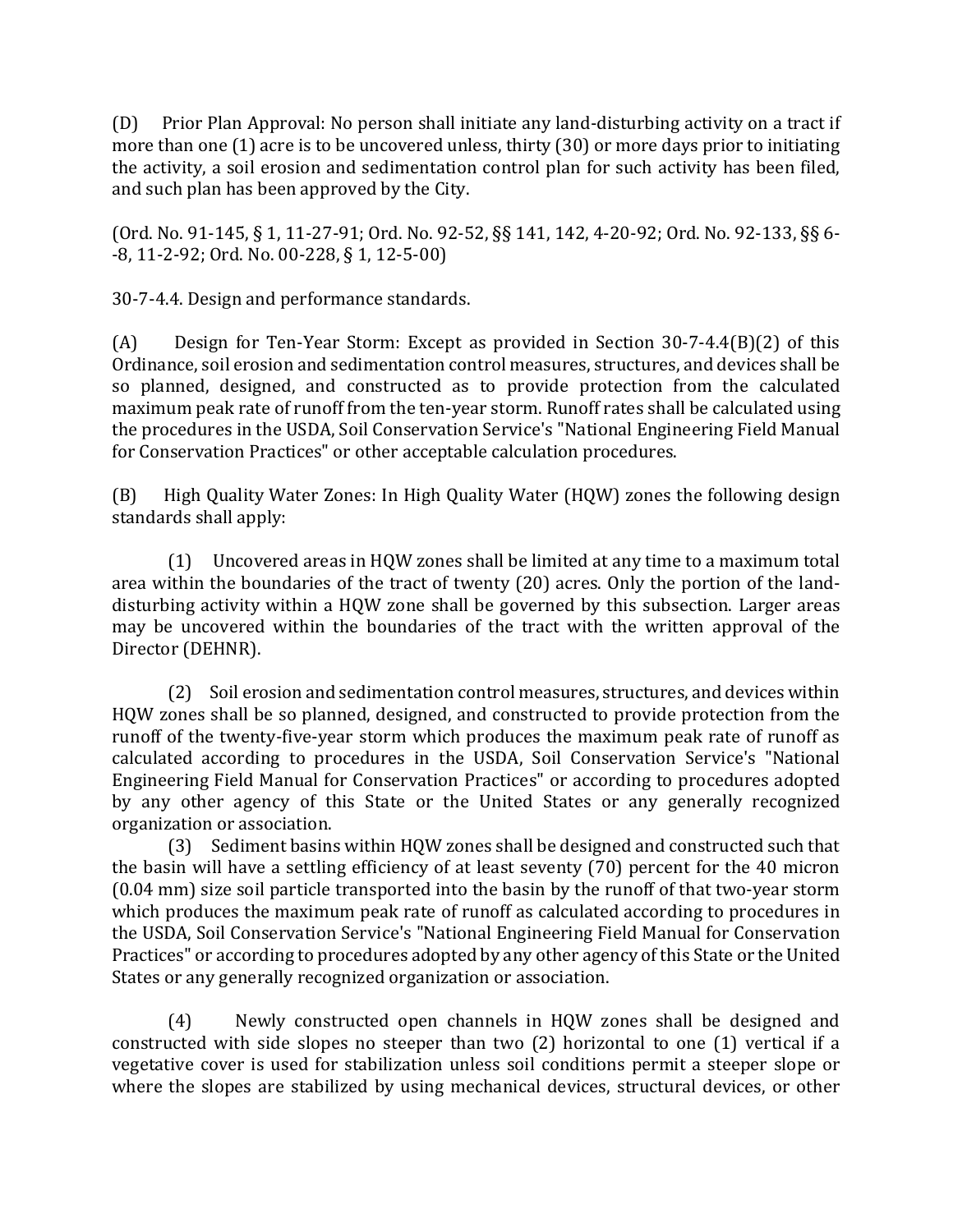acceptable ditch liners. In any event, the angle for side slopes shall be sufficient to restrain accelerated erosion.

(5) Ground cover sufficient to restrain erosion must be provided for any portion of a land-disturbing activity in a HQW zone within fifteen (15) working days or thirty (30) calendar days following completion of construction or development, whichever period is shorter.

(Ord. No. 91-145, § 1, 11-27-91; Ord. No. 00-228, § 2, 12-5-00)

30-7-4.5. Stormwater outlet protection.

(A) Intent: Stream banks and channels downstream from any land-disturbing activity shall be protected from increased degradation by accelerated erosion caused by increased velocity of runoff from the land-disturbing activity.

(B) Performance Standard: Persons shall conduct land-disturbing activity so that the postconstruction velocity of the ten-year storm runoff in the receiving watercourse to the discharge point does not exceed the greater of:

(1) The velocity established by Table 30-7-4-1; or

(2) The velocity of the ten-year storm runoff in the receiving watercourse prior to development.

If conditions (1) or (2) above cannot be met, then the receiving watercourse to and including the discharge point shall be designed and constructed to withstand the expected velocity anywhere the velocity exceeds the "prior to development" velocity by ten (10) percent.

(C) Acceptable Management Measures: Measures applied alone or in combination to satisfy the intent of this Section are acceptable if there are no objectionable secondary consequences. The City recognizes that the management of stormwater runoff to minimize or control downstream channel and bank erosion is a developing technology. Innovative techniques and ideas will be considered and may be used when shown to have the potential to produce successful results.

Some alternatives are to:

(1) Avoid increases in surface runoff volume and velocity by including measures to promote infiltration to compensate for increased runoff from areas rendered impervious;

(2) Avoid increases in stormwater discharge velocities by using vegetated or roughened swales and waterways in lieu of closed drains and high velocity paved sections;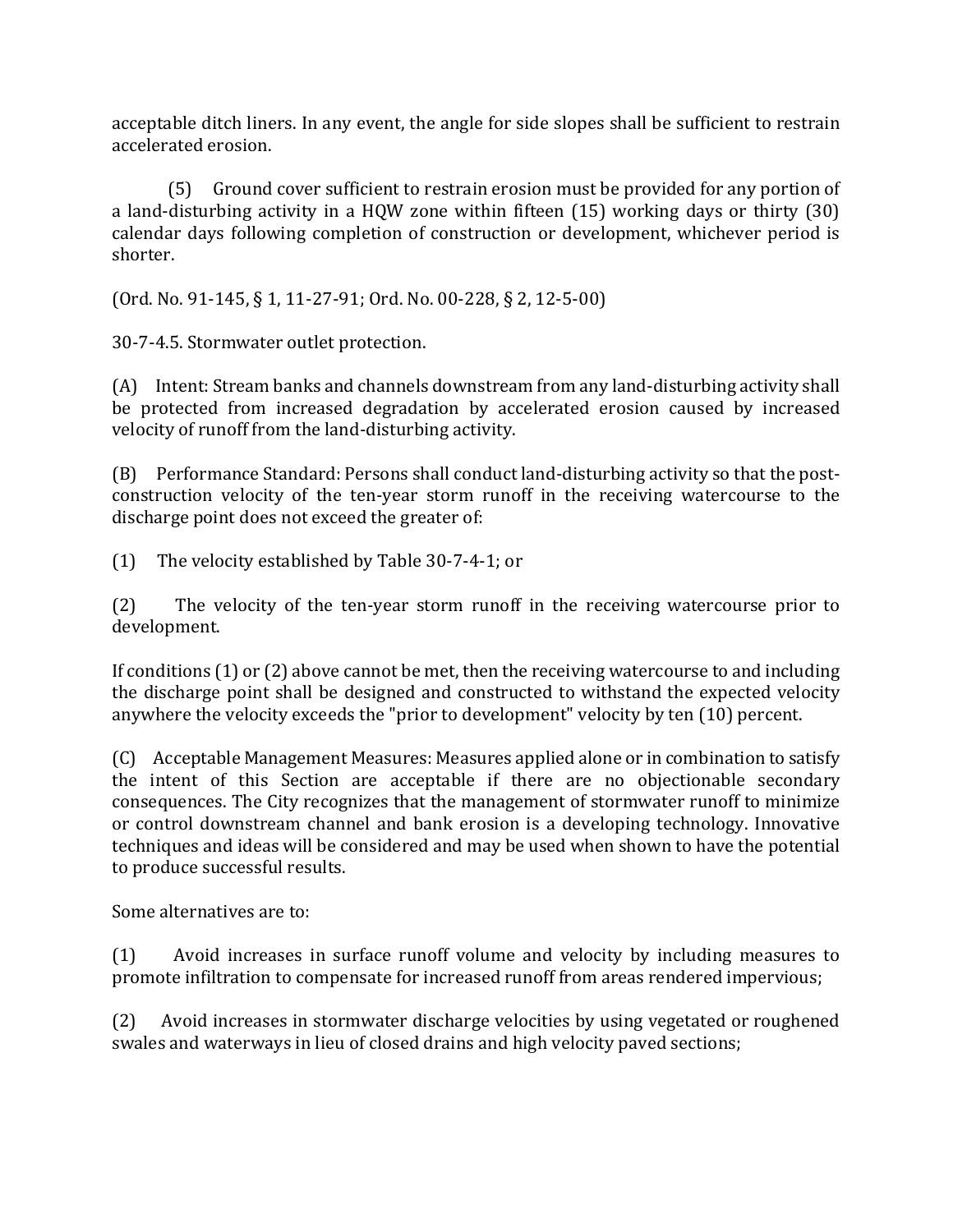(3) Provide energy dissipators at outlets of storm drainage facilities to reduce flow velocities to the point of discharge. These may range from simple riprapped sections to complex structures; or

(4) Protect watercourses subject to accelerated erosion by improving cross sections and/or providing erosion-resistant lining.

(D) Exceptions: Subsections (B) and (C) above shall not apply where it can be demonstrated that stormwater discharge velocities will not create an erosion problem in the receiving watercourse.

(Ord. No. 91-145, § 1, 11-27-91; Ord. No. 92-133, § 9, 11-2-92)

30-7-4.6. Borrow and waste areas.

When the person conducting the land-disturbing activity is also the person conducting the borrow or waste disposal activity, areas from which borrow is obtained and which are not regulated by the provisions of the Mining Act of 1971, and waste areas for surplus materials other than landfills regulated by the Department's Division of Solid Waste Management, shall be considered as part of the land-disturbing activity where the borrow material is being used or from which the waste material originated. When the person conducting land-disturbing activity is not the person obtaining the borrow and/or disposing of the waste, these areas shall be considered a separate land-disturbing activity.

(Ord. No. 91-145, § 1, 11-27-91)

30-7-4.7. Access and haul roads.

Temporary access and haul roads, other than public roads, constructed or used in connection with any land-disturbing activity shall be considered a part of such activity.

(Ord. No. 91-145, § 1, 11-27-91)

30-7-4.8. Operations in lakes or natural watercourses.

Land-disturbing activity in connection with construction in, on, over, or under a lake or natural watercourse shall be planned and conducted in such a manner so as to minimize the extent and duration of disturbance of the stream channel. The relocation of a stream, where relocation is an essential part of the proposed activity, shall be planned and executed so as to minimize changes in the stream flow characteristics, except when justification for significant alteration to flow characteristic is provided. The U.S. Army Corps of Engineers shall be notified by the developer of any planned operation in lakes or natural watercourses for possible issuance of Section 404 or other permits.

(Ord. No. 91-145, § 1, 11-27-91)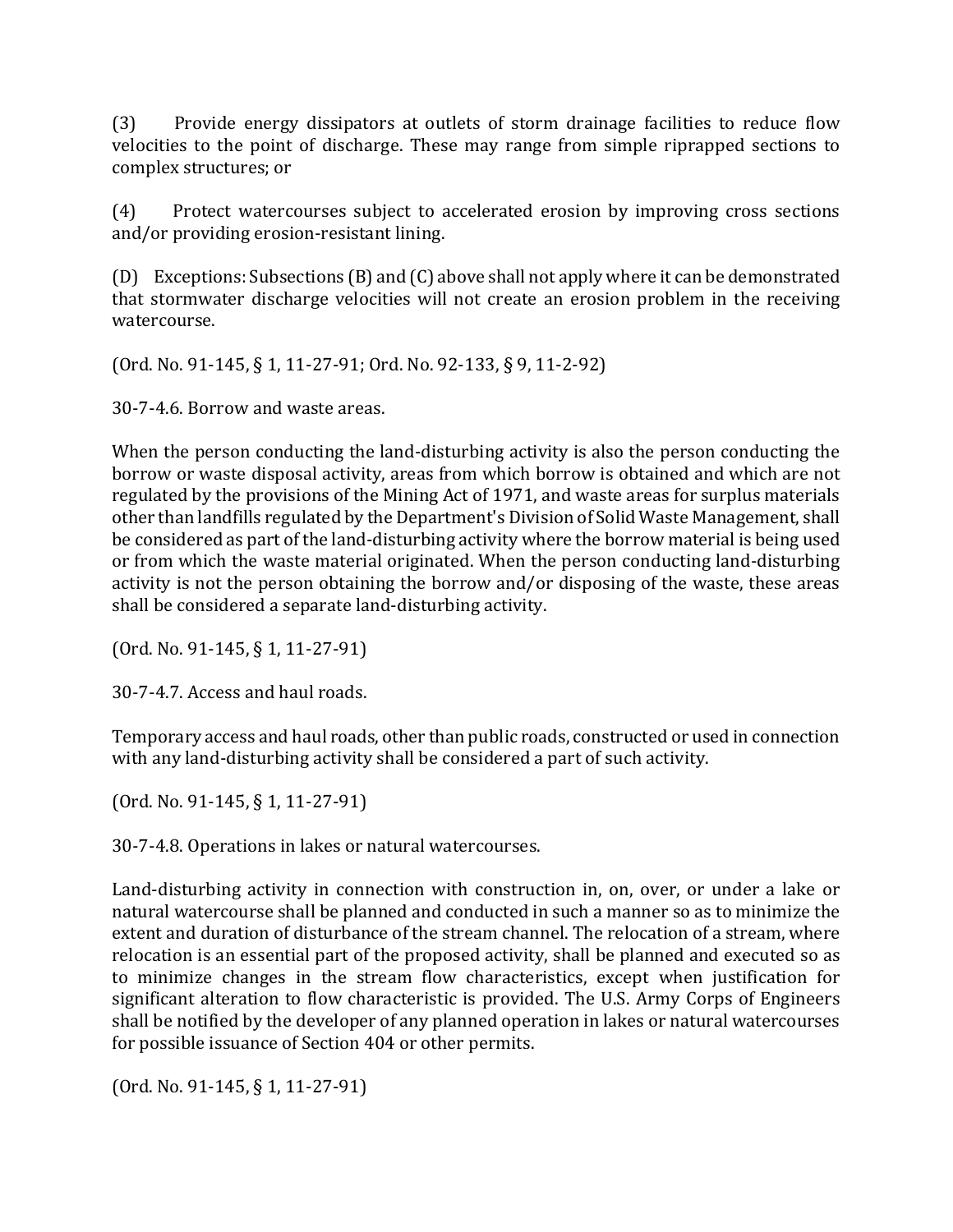TABLE 30-7-4-1

Maximum Permissible Velocity for Stormwater Discharges

TABLE INSET:

Maximum Permissible Material Velocities (Per Second) Feet Meters Fine sand (noncolloidal) 2.5 0.8 Sandy loam (noncolloidal) 2.5 0.8 Silt loam (noncolloidal) 3.0 0.9 Ordinary firm loam 3.5 1.1 Fine gravel 5.0 1.5 Stiff clay (very colloidal) 5.0 1.5 Graded, loam to cobbles (noncolloidal) 5.0 1.5 Graded, silt to cobbles 5.5 1.7 Alluvial silts (noncolloidal) 3.5 1.1 Alluvial silts (colloidal) 5.0 1.5 Coarse gravel (noncolloidal) 6.0 1.8 Cobbles and shingles  $5.5 \qquad 1.7$ Shales and hard pans 6.0 1.8

Source--Adapted from recommendations by Special Committee on Irrigation Research, American Society of Civil Engineers, 1926, for channels with straight alignment. For sinuous channels, multiply allowable velocity by 0.95 for slightly sinuous, by 0.9 for moderately sinuous channels, and by 0.8 for highly sinuous channels. (Ord. No. 91-145, § 1, 11-27-91)

30-7-4.9. Responsibility for maintenance.

During the development of a site, the person conducting the land-disturbing activity shall install and maintain all temporary and permanent soil erosion and sedimentation control measures as required by the approved plan, by any provision of this Ordinance, the Act, or by any order adopted pursuant to this Ordinance or the Act. After site development, the landowner or person in possession or control of the land shall install and/or maintain all necessary permanent soil erosion and sedimentation control measures, except those measures installed within a road or street right-of-way or easement accepted for maintenance by a governmental agency.

(Ord. No. 91-145, § 1, 11-27-91)

30-7-4.10. Additional measures.

Whenever the City determines that significant sedimentation is occurring as a result of landdisturbing activity, despite application and maintenance of protective practices, the person conducting the land-disturbing activity will be required to and shall take additional protective action.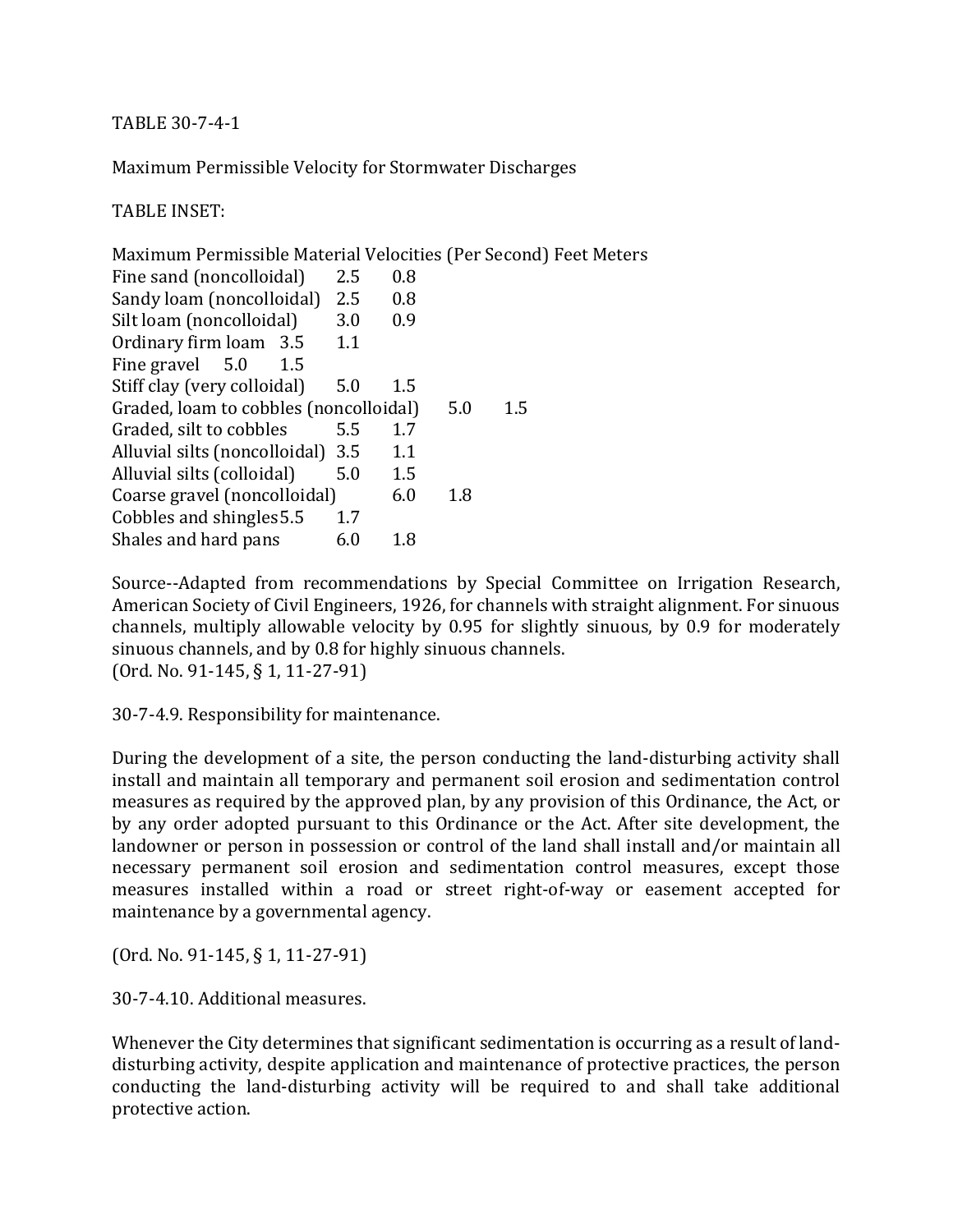(Ord. No. 91-145, § 1, 11-27-91)

30-7-4.11. Existing uncovered areas.

(A) Applicability: All uncovered areas existing on the effective date of this Ordinance which are the result of land-disturbing activity, which exceed one (1) acre, which are subject to continued accelerated erosion, and which are causing off-site damage from sedimentation, shall be provided with a ground cover or other protective measures, structures, or devices sufficient to restrain accelerated erosion and control off-site sedimentation.

(B) Notice of Violation: The City will serve upon the landowner or other person in possession or control of the land, a written notice of violation by registered or certified mail, return receipt requested, or other means reasonably calculated to give actual notice. The notice will set forth the measures needed to comply and will state the time within which such measures must be completed. In determining the measures required and the time allowed for compliance, the authority serving notice shall take into consideration the economic feasibility, technology, and quantity of work required and shall set reasonably attainable time limits for compliance.

(C) Requiring Erosion Control Plan: The City reserves the right to require preparation and approval of a soil erosion and sedimentation control plan in any instance where extensive control measures are required.

(D) Exemption: This rule shall not require ground cover on cleared land forming the future basin of a planned reservoir.

(Ord. No. 91-145, § 1, 11-27-91; Ord. No. 92-133, § 10, 11-2-92)

[30-7-4.12, 30-7-4.13. Reserved.]

30-7-4.14. Soil erosion and sedimentation control plans.

(A) Applicability: A soil erosion and sedimentation control plan shall be prepared for all land-disturbing activities subject to this Ordinance whenever the proposed activity is to be undertaken on a tract comprising more than one (1) acre, if more than one (1) acre is to be uncovered.

(B) Preparation of Plan: The soil erosion and sedimentation control plan shall be filed with the city. The plan shall be prepared by, and shall bear the seal and signature of, a registered professional engineer, architect, landscape architect, or a registered surveyor to the extent permitted by North Carolina laws, at a scale not smaller than one (1) inch equals two hundred (200) feet.

(C) Submission of Plan: Persons conducting land-disturbing activity on a tract which covers one (1) or more acres shall file three (3) copies of the soil erosion and sedimentation control plan with the city, at least thirty (30) days prior to beginning of such activity, and shall keep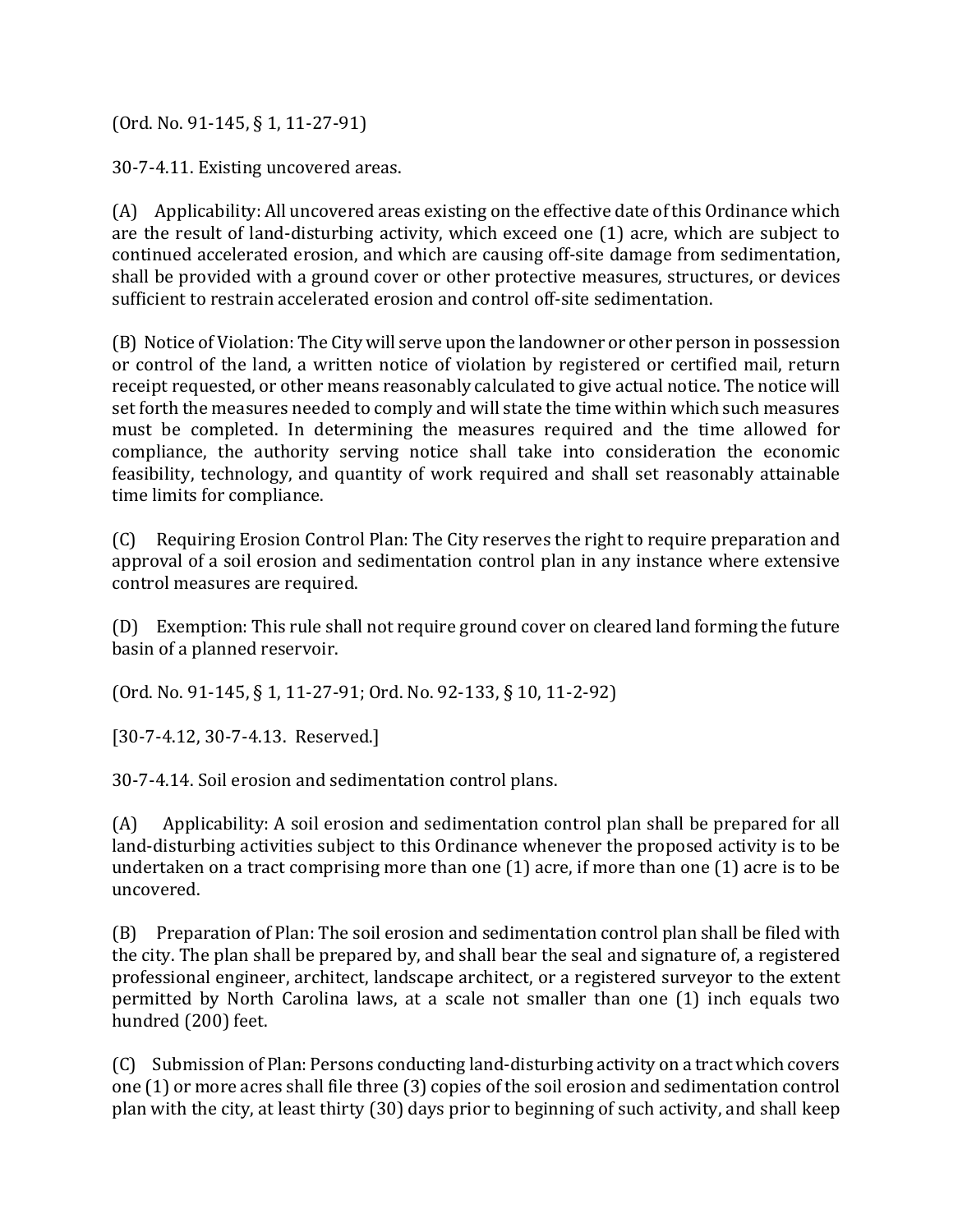another copy of the plan on file at the job site. After approving the plan, if the city, either upon review of such plan or on inspection of the job site, determines that a significant risk of accelerated erosion or off-site sedimentation exists, the City will require a revised plan. Pending the preparation of the revised plan, work shall cease or shall continue under conditions outlined by the appropriate authority.

(E) State Division of Water Quality Review: Any land disturbing activity that involves the utilization of ditches for the purpose of de-watering or lowering the water table must be forwarded to the State Division of Water Quality.

(F) Conservation District Review: The Guilford Soil and Water Conservation District, within twenty (20) days of receipt of any plan, may review such plan and submit its comments and recommendations to the city. Failure of the soil and water conservation district to submit its comments and recommendations within these twenty (20) days will not delay final action on the plan.

(G) City Review: The city will review each complete plan submitted to them and within thirty (30) days of receipt thereof, will notify the person submitting the plan that it has been approved, approved with modifications, approved with performance reservations, or disapproved. Failure to approve or disapprove a complete soil erosion and sedimentation control plan within thirty (30) days of receipt shall be deemed approval. Denial of a plan must specifically state in writing the reasons for denial. The city must approve or deny a revised plan within fifteen (15) days of receipt or it is deemed to be approved. If, following commencement of a land-disturbing activity pursuant to an approved plan, the city determines that the plan is inadequate to meet the requirements of this ordinance, the city may require such revisions as are necessary to comply with this ordinance.

(1) The approval of a grading permit and the erosion control plan is conditioned on the applicant's compliance with Federal and State water quality laws, regulations and rules. It is the applicant's responsibility to obtain compliance with all Federal and State water quality laws, regulations, and rules. If a grading permit is issued but at a later date the city's enforcement officer finds that the applicant has not complied with all Federal and State water quality laws, regulations, and rules, the city may revoke the applicant's permit and or take enforcement action.

(H) Plan Requirements: The plan required by this section shall contain architectural and engineering drawings, maps, assumptions, calculations, and narrative statements as needed to adequately describe the proposed development of the tract and the measures proposed to ensure compliance with the requirements of this Ordinance. Plan content may vary to meet the needs of specific site requirements. Detailed guidelines for plan preparation can be found in Appendix 2 (Map Standards) of this Ordinance.

The plan submission shall also include a copy of any required Federal or State permits issued for the site.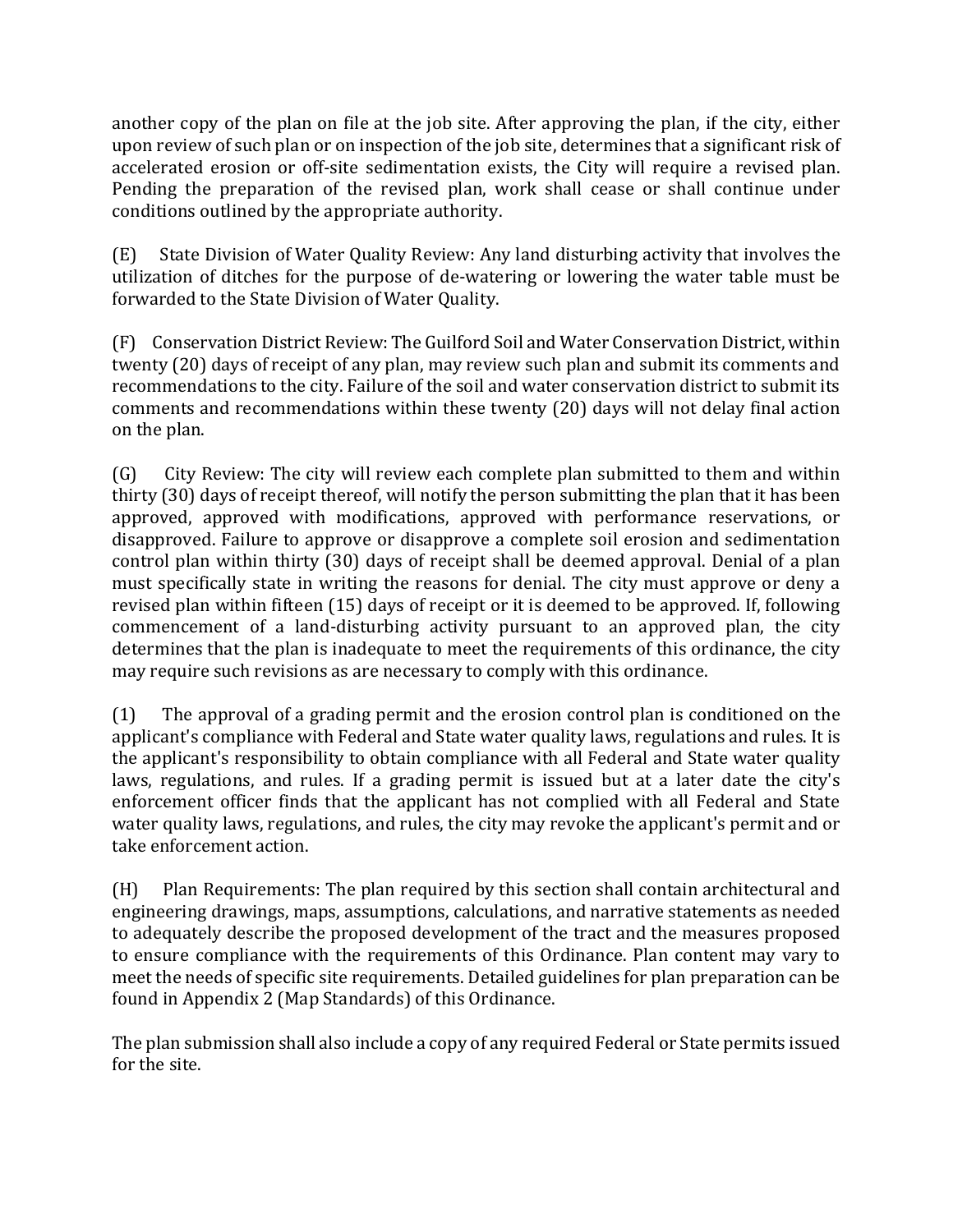(I) Grounds for Plan Disapproval: A soil erosion and sedimentation control plan may be disapproved upon a finding that an applicant, or any parent or subsidiary corporation if the applicant is a corporation:

(1) Is conducting or has conducted land-disturbing activity without an approved plan, or has received notice of violation of a plan previously approved by the commission or the city, and has not complied with the notice within the time specified in the notice;

(2) Has failed to pay a civil penalty assessed pursuant to the Act or this Ordinance which is due and for which no appeal is pending;

(3) Has been convicted of a misdemeanor pursuant to NCGS 113A-64(b) or any criminal provision of this Ordinance.

(4) Has failed to substantially comply with State rules adopted pursuant to the Act or regulations of this Ordinance.

(5) The applicant has failed to comply with federal and state water quality laws, regulations, and rules.

For purposes of this subsection an applicant's record may be considered for only the two (2) years prior to the application date.

(J) Application Amendments: Applications for amendment of a soil erosion and sedimentation control plan in written and/or graphic form may be made at any time under the same conditions as the original application. Until such time as said amendment is approved by the city, the land-disturbing activity shall not proceed except in accordance with the plan as originally approved.

(K) Work Conducted from Approved Plan: Any person engaged in land-disturbing activity who fails to file a plan in accordance with this ordinance, or who conducts a land-disturbing activity except in accordance with provisions of an approved plan, shall be deemed in violation of this ordinance.

(L) Plan Approval Required for Permit: No building permits shall be issued unless and until a soil erosion and sedimentation control plan has been submitted to the city, a grading permit has been issued, and a certificate of erosion control performance has been issued to indicate that initial soil erosion and sedimentation control devices have been installed and are functioning properly.

(M) Work Completed Before Final Subdivision Approval: No final subdivision plat approval nor any certificate of compliance shall be issued unless and until work at the site has been completed in accordance with a valid grading permit, or an improvement security or bond has been approved and accepted as required by this ordinance.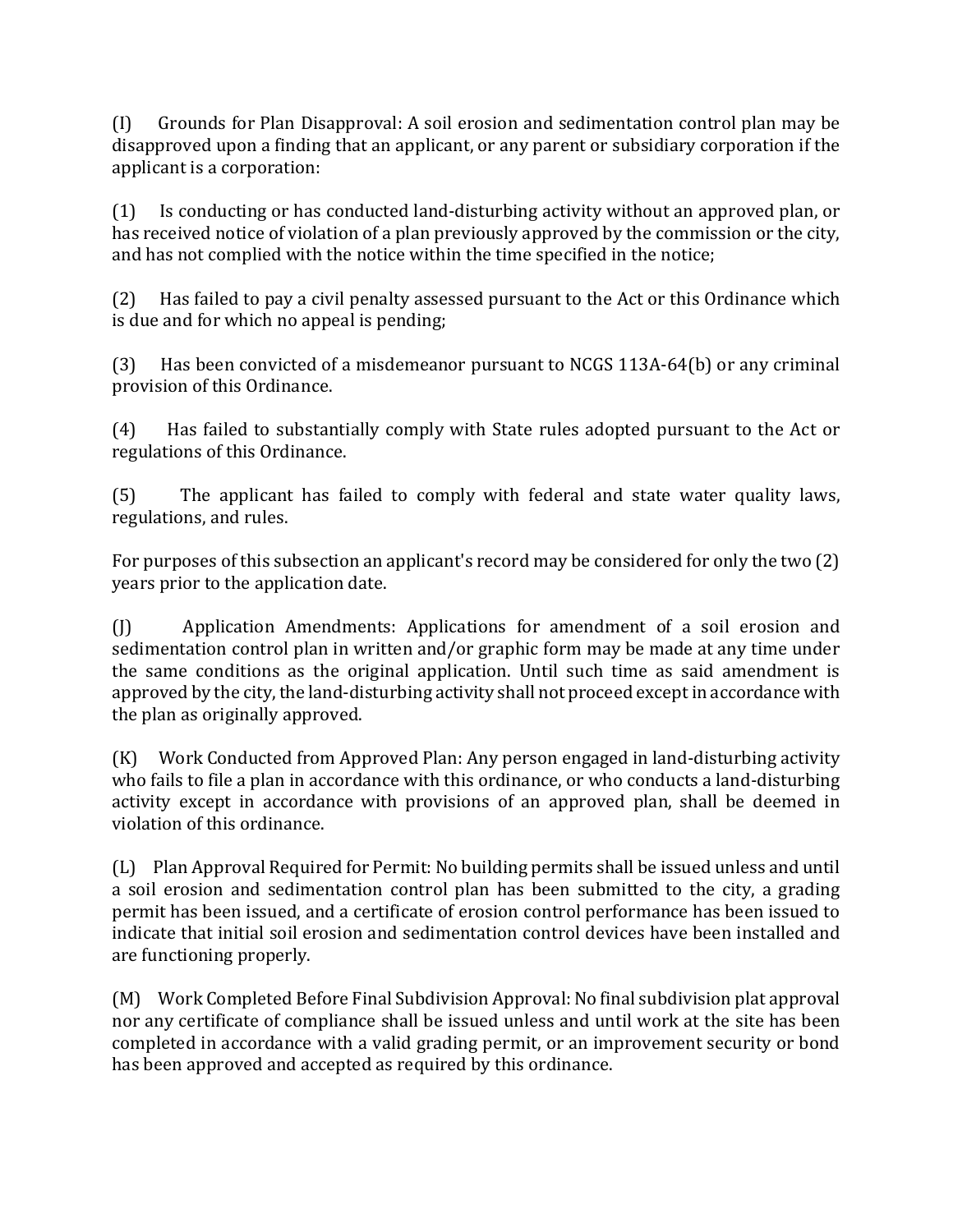(N) Surety: The applicant for a grading permit to grade more than one (1) acre may be required to file with the city an improvement security, bond, or other instrument satisfactory to the city to cover all costs of protection of the site according to requirements of this ordinance. Such surety shall remain in force until the work is completed in accordance with the grading permit and said work is approved by the city. Upon violation of this ordinance, applicable surety shall be used to establish protective cover on the site, to control the velocity of runoff, and/or prevent off-site sedimentation. Any monies in excess of the cost of providing protective measures shall be refunded to the appropriate person.

(Ord. No. 91-145, § 1, 11-27-91; Ord. No. 92-133, §§ 11, 12, 11-2-92; Ord. No. 93-76, § 3, 7- 6-93; Ord. No. 00-228, § 3, 12-5-00)

30-8-6. CIVIL PENALTIES--SOIL EROSION AND SEDIMENTATION CONTROL

30-8-6.1. General.

Any person who violates any provision of section 30-7-4 (soil erosion and sedimentation control), the act, or rule or order adopted or issued pursuant to this Ordinance, or who initiates or continues a land-disturbing activity (for which a soil erosion and sedimentation control plan is required) not in accordance with the terms, conditions, and provisions of an approved soil erosion and sedimentation control plan, shall be subject to a civil penalty. No civil penalty shall accrue in excess of five thousand dollars (\$5000.00) per day, except the addition of a one-time fine of five thousand dollars (\$5000.00) for the day the violation is first detected as provided in section 30-8-6.5.

(Ord. No. 91-145, § 1, 11-27-91; Ord. No. 00-228, § 6, 12-5-00)

30-8-6.2. Notice of violation.

No penalty shall be assessed until the person alleged to be in violation has been notified of the violation by registered or certified mail, return receipt requested, or other means reasonably calculated to give actual notice. The notice shall describe the violation with reasonable particularity, set forth the measures necessary to achieve compliance with the plan, specify a reasonable time period within which the violation must be corrected, and warn that failure to correct the violation within the time period will result in the assessment of a civil penalty or other enforcement action. If, after the allotted time period has expired, the violator has not completed corrective action, a civil penalty may be assessed from the date violation was detected. However, no time period for compliance need be given for grading without a permit or for obstructing, hampering or interfering with an authorized representative while in the process of carrying out his official duties. Each day of continuing violation shall constitute a separate violation.

(Ord. No. 91-145, § 1, 11-27-91; Ord. No. 92-133, § 13, 11-2-92; Ord. No. 00-228, § 7, 12-5- 00)

30-8-6.3. Notice of assessment.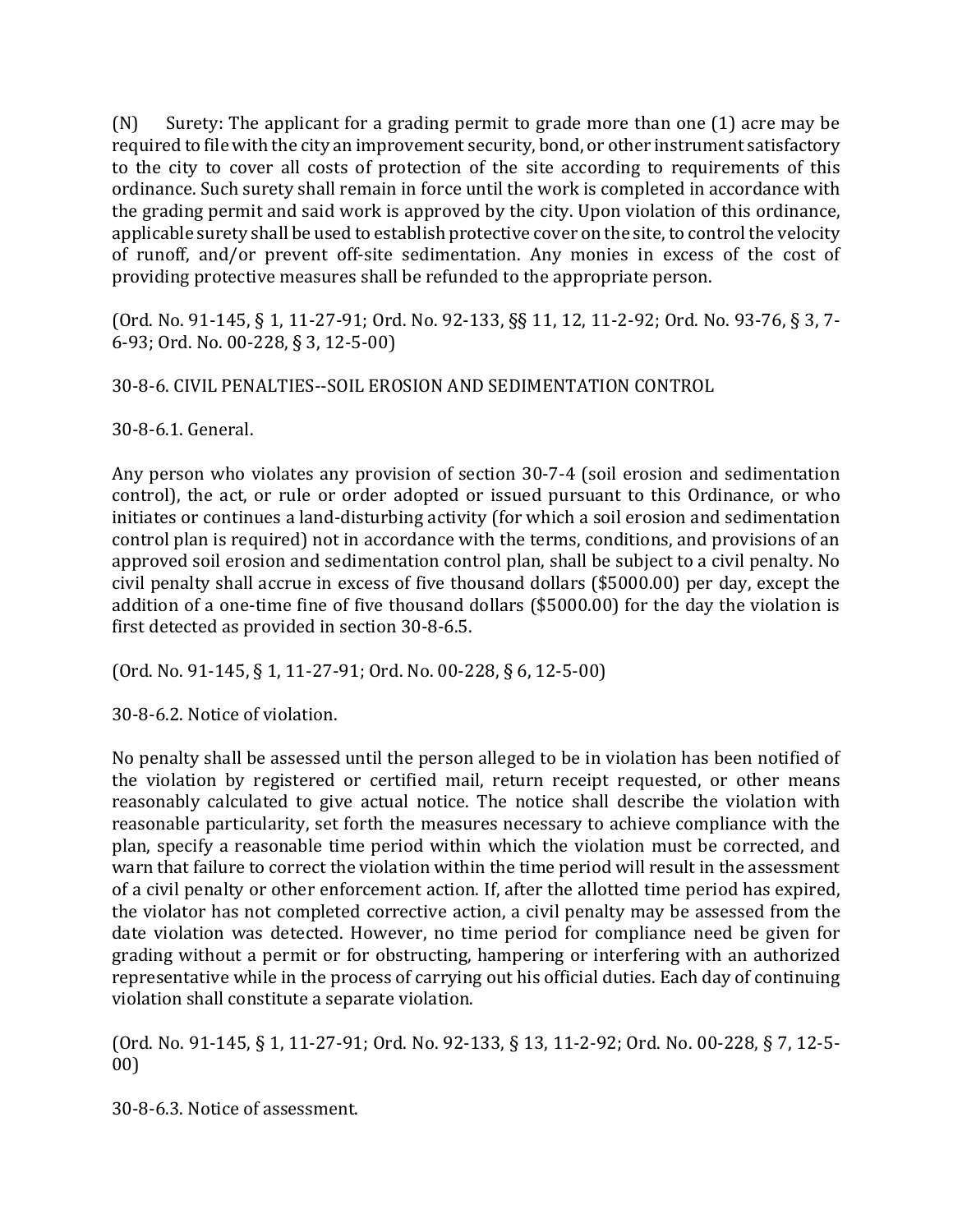The Enforcement Officer shall determine the amount of the civil penalty to be assessed under this subsection, shall make written demand for payment upon the person in violation, and shall set forth in detail a description of the violation for which the penalty has been imposed. In determining the amount of the penalty, the Enforcement Officer shall consider the degree and extent of harm caused by the violation and the cost of rectifying the damage. Notice of the assessment shall be by registered or certified mail or other means reasonably calculated to give actual notice. If payment is not received or equitable settlement reached within thirty (30) days after demand for payment is made, the matter shall be referred to the city attorney for institution of a civil action in the appropriate division of the General Courts of Justice for recovery of the penalty. Such civil actions must be filed within three (3) years of the date the final decision was served on the violator.

(Ord. No. 91-145, § 1, 11-27-91; Ord. No. 92-133, § 14, 11-2-92)

30-8-6.4. Specific civil penalties.

Civil penalties for specific violations of Section 30-7-4 (Soil Erosion and Sedimentation Control) shall be assessed as follows:

(A) Grading Without Permit: \$500 per day for failure to secure a valid grading permit prior to conducting a land-disturbing activity for which a soil erosion and sedimentation control plan is required.

(B) Failure To Protect: \$500 - \$1000 per day for failure to take all reasonable measures to protect public property or private property, including lakes and/or natural watercourses, from damage caused by land-disturbing activities.

(C) Failure To Follow Plan: \$300 - \$500 per day for failure to conduct a land-disturbing activity in accordance with the provisions of an approved soil erosion and sedimentation control plan.

(D) Failure To Install Devices: \$500 - \$1000 per day for failure, when more than one (1) acre is disturbed (\$250 per day when one acre or less than one (1) acre is disturbed), to install erosion and sedimentation control devices sufficient to retain the sediment generated by the land-disturbing activity within the boundaries of the tract(s) and prevent off-site sedimentation.

(E) Failure To Maintain Measures: \$300 - \$500 per day for failure to maintain satisfactory erosion and sedimentation control measures, structures and/or devices on the site that are designed to provide protection from the calculated maximum peak rate of runoff from the ten-year storm.

(F) Failure To Maintain Temporary Measures: \$250 - \$500 per day for failure to maintain temporary erosion and sedimentation control measures and facilities during the development of the site.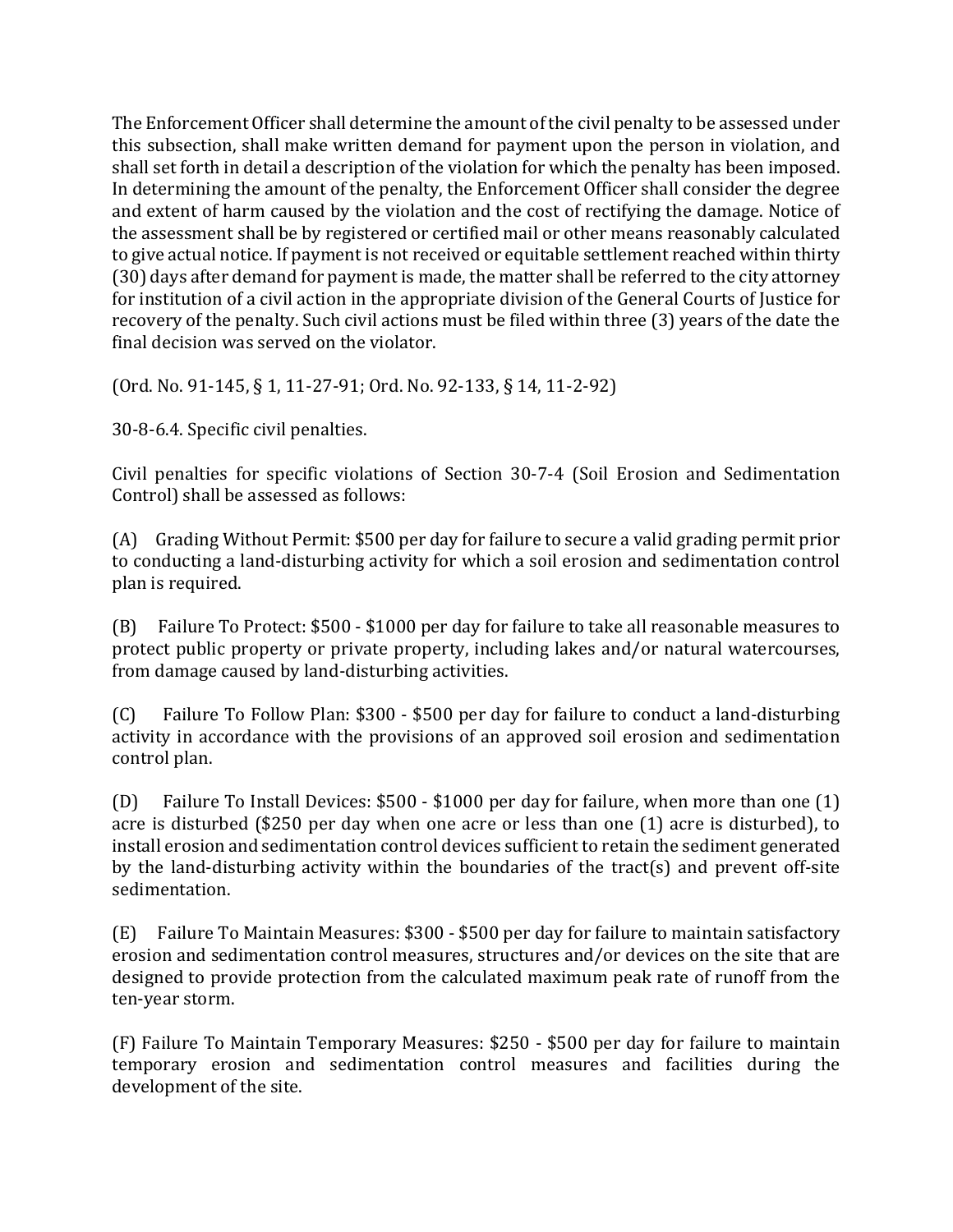(G) Failure To Maintain Slopes: \$250 - \$500 per day for failure on graded slopes and fills to maintain an angle sufficient to retain vegetative cover or other adequate erosion and sedimentation control devices or structures.

(H) Failure To Cover Slopes: \$250 - \$500 per day for failure, within fifteen (15) days of completion of any phase of grading, to plant or otherwise provide exposed, graded slopes or fills with ground cover, devices, or structures sufficient to restrain erosion.

(I) Failure To Plant Cover: \$250 - \$500 per day for failure on a tract when more than one (1) acre is disturbed, to plant or otherwise provide ground cover sufficient to restrain erosion within fifteen (15) working days or thirty (30) calendar days, whichever is the shorter, following completion of construction or development.

(J) Failure To Revise Plan: \$250 per day for failure to file an acceptable, revised soil erosion and sedimentation control plan after being notified of the need to do so.

(K) Failure To Maintain Buffer: \$500 - \$1000 per day for failure to retain a buffer zone of sufficient width along a lake or natural watercourse to confine visible sediment within the twenty-five (25) percent of the buffer zone nearest the land-disturbing activity.

(L) Interference With Official Duties: \$500 per day for obstructing, hampering, or interfering with any authorized agent of the City or the Sedimentation Control Commission while in the process of carrying out his official duties.

(Ord. No. 91-145, § 1, 11-27-91; Ord. No. 92-133, §§ 15, 16, 11-2-92; Ord. No. 00-228, § 8, 12- 5-00)

30-8-6.5. One time civil penalty.

Any person who violates any provision of Section 30-7-4 (Soil Erosion and Sedimentation Control), the Act, or rule or order adopted or issued pursuant to this Ordinance, or who initiates or continues a land-disturbing activity (for which a soil erosion and sedimentation control plan is required) not in accordance with the terms, conditions, and provisions of an approved soil erosion and sedimentation control plan, may be subject to one-time noncontinuing civil penalty of up to five thousand dollars (\$5000.00) for the day the violation is first detected. Any person may be subject to additional civil penalties for violation of any other provision of this ordinance or rules or orders adopted or issued pursuant to this ordinance.

(Ord. No. 91-145, § 1, 11-27-91; Ord. No. 00-228, § 9, 12-5-00)

30-8-6.6. Civil penalty use.

Civil penalties collected for erosion and sedimentation control violations shall be used or disbursed as directed by NCGS 113A-64(a).